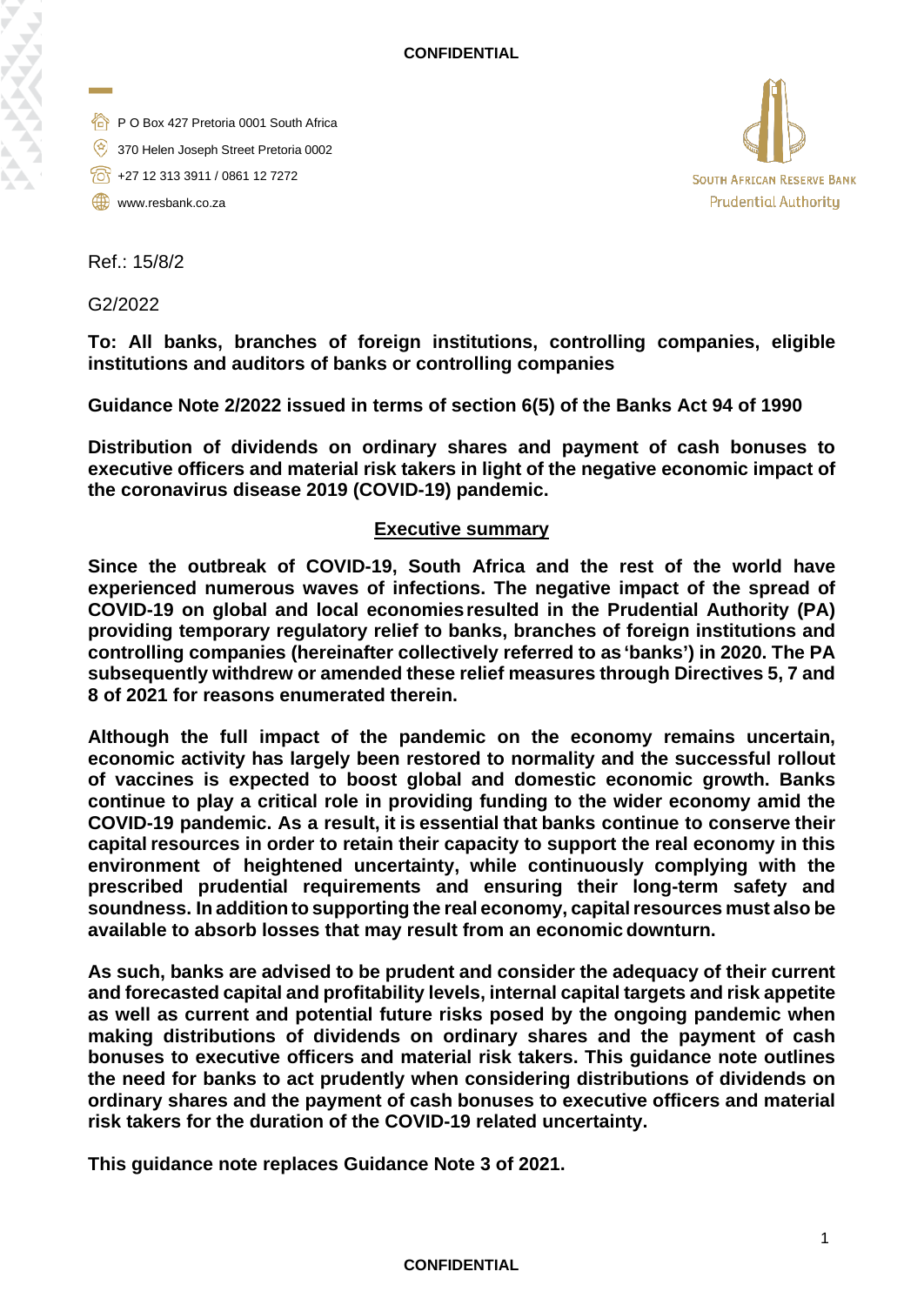## **1. Introduction**

- 1.1 In response to the outbreak of COVID-19 in South Africa during 2020, the PA implemented a range of temporary regulatory and supervisory relief measures to support the safety and soundness of regulated financial institutions and, together with the South African Reserve Bank, undertook measures to mitigate risks to financial stability caused by COVID-19.
- 1.2 Although the virus may continue to mutate, resulting in further waves of infections, the rollout of vaccines is expected to contain the adverse macroeconomic consequences and support economic recovery going forward, both domestically and globally.
- 1.3 As stated hereinbefore, banks play a critical and unique role in supporting the wider economy, particularly during a period of economic disruption, such as the disruption caused by COVID-19.
- 1.4 Regulation 39(1) of the Regulations relating to Banks (the Regulations) imposes a duty on the board of directors of a bank to ensure that an adequate and effective process of corporate governance, which is consistent with the nature, complexity and risk inherent in the bank's on- and off-balance sheet activities and which responds to changes in the bank's environment and conditions, is established and maintained.
- 1.5 Furthermore, regulation 39(16) of the Regulations imposes a duty on the board of directors of a bank to ensure that:
- 1.5.1 the bank's compensation or remuneration policies, processes, practices and procedures are duly aligned with the board-approved tolerance for risk or risk appetite, and in particular the board of directors shall ensure that compensation in the bank is duly adjusted for all relevant and material types of risk; and
- 1.5.2 the bank's policies, processes, practices and procedures protect and promote the long-term safety and soundness of the bank.
- 1.6 Regulation 38(4) of the Regulations states that when the PA is of the opinion that a bank's policies, processes and procedures relating to compensation or remuneration are inadequate, the PA, among other things, may require the said bank:
- 1.6.1 to maintain additional capital, calculated in such a manner and subject to such conditions as may be specified in writing by the PA; or
- 1.6.2 to duly align the bank's compensation or remuneration policies, processes or procedures with the bank's relevant exposure to risk.
- 1.7 Finally, regulation 38(8)(e)(iv)(D) of the Regulations states that banks must maintain a capital conservation buffer intended to ensure that banks build up capital buffers outside periods of stress identified in writing by the Registrar, which capital buffers may be drawn down as losses are incurred during the subsequent periods of stress.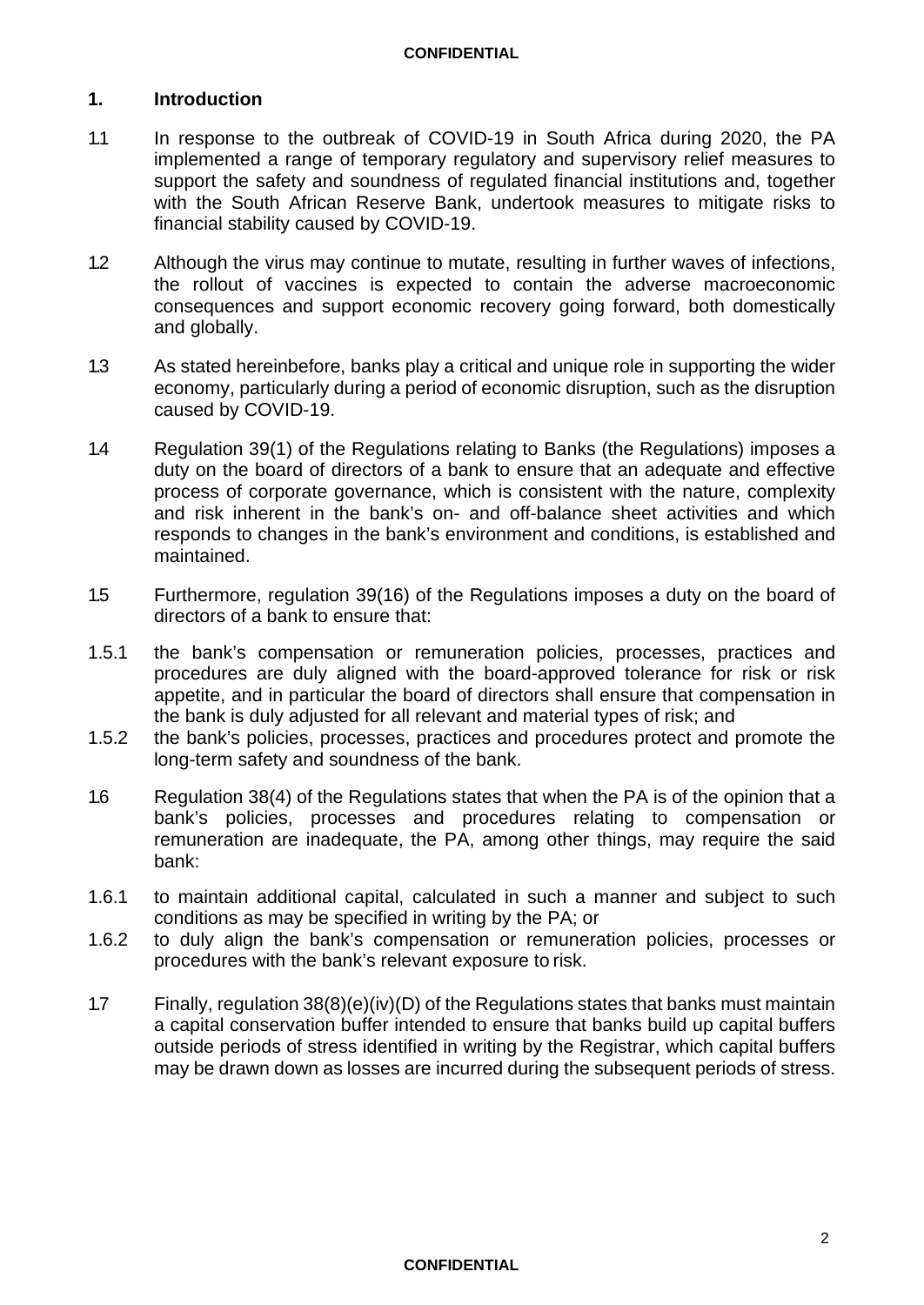## **2. Guidance**

- 2.1 The PA considers it critical that banks continue to fulfil the fundamental role of providing the required funding, among other things, to households and businesses amid the COVID-19 pandemic. For this purpose, it is essential that banks continue to appropriately conserve capital resources to retain their capacity to support the real economy during the pandemic.
- 2.2 As such, the PA is of the view that capital resources must continue to be available to support the real economy and to absorb losses in the immediate, medium and long term and, as such, the PA expects banks to take into consideration the adequacy of their current and projected capital and profitability levels, internal capital targets and risk appetite as well as current and potential future risks of the global pandemic when making distributions of dividends on ordinary shares and payments of cash bonuses to executive officers and material risk takers. Therefore, all relevant decisions regarding payment of dividends and bonuses must continue to be carefully assessed and balanced against the need to support the real economy notwithstanding the PA's decision to withdraw or amend the temporary regulatory relief measures for reasons enumerated in the respective withdrawal notices.
- 2.3 In those instances where shareholders and/or boards of directors of banks do approve the distributions of dividends on ordinary shares and/or payments of cash bonuses to executive officers and material risk takers respectively in 2022 and beyond, payout ratios should be prudent and commensurate with the banks' respective assessments of the current conditions and potential future uncertainty.
- 2.4 The responsibility for approving the distribution of dividends on ordinary shares and the payments of cash bonuses to executive officers and material risk takers ultimately rests with the board of directors and/or shareholders of a bank. The PA remains confident that banks will act prudently when discharging their respective responsibilities.

#### **3. Further action**

- 3.1 Banks that are uncertain about the intended application of this guidance note should contact their respective frontline analysts for further guidance.
- 3.2 The PA will continue to engage with the banking industry and all other relevant stakeholders and will issue further guidance and/or implement additional measures should circumstances so warrant.